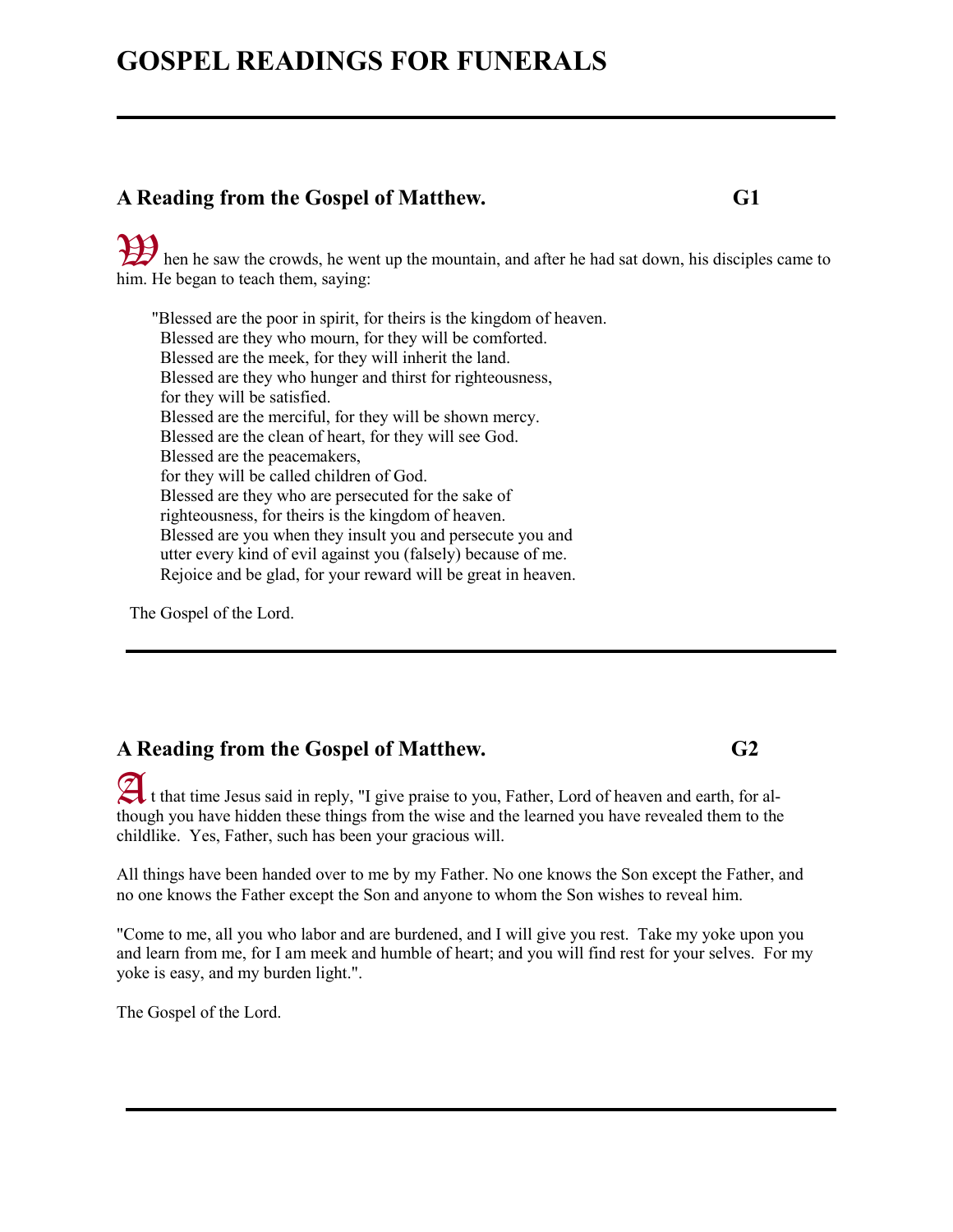## **A Reading from the Gospel of Matthew. G3**

 $\mathbf{\widetilde{J}}$  esus told his disciples this parable:

"The kingdom of heaven will be like ten virgins who took their lamps and went out to meet the bridegroom. Five of them were foolish and five were wise. The foolish ones, when taking their lamps, brought no oil with them, but the wise brought flasks of oil with their lamps.

Since the bridegroom was long delayed, they all became drowsy and fell asleep. At midnight, there was a cry, 'Behold, the bridegroom! Come out to meet him!' Then all those virgins got up and trimmed their lamps. The foolish ones said to the wise, 'Give us some of your oil, for our lamps are going out.' But the wise ones replied, 'No, for there may not be enough for us and you. Go instead to the merchants and buy some for yourselves.'

While they went off to buy it, the bridegroom came and those who were ready went into the wedding feast with him. Then the door was locked. Afterwards the other virgins came and said, 'Lord, Lord, open the door for us!' But he said in reply, 'Amen, I say to you, I do not know you.'

Therefore, stay awake, for you know neither the day nor the hour.

The Gospel of the Lord.

#### **A Reading from the Gospel of Matthew. G4** esus said to his disciples: J.

"When the Son of Man comes in his glory, and all the angels with him, he will sit upon his glorious throne, and all the nations will be assembled before him. And he will separate them one from another, as a shepherd separates the sheep from the goats. He will place the sheep on his right and the goats on his left.

Then the king will say to those on his right, 'Come, you who are blessed by my Father. Inherit the kingdom prepared for you from the foundation of the world. For I was hungry and you gave me food, I was thirsty and you gave me drink, a stranger and you welcomed me, naked and you clothed me, ill and you cared for me, in prison and you visited me.'

Then the righteous will answer him and say, 'Lord, when did we see you hungry and feed you, or thirsty and give you drink? When did we see you a stranger and welcome you, or naked and clothe you? When did we see you ill or in prison, and visit you?'

And the king will say to them in reply, 'Amen, I say to you, whatever you did for one of these least brothers of mine, you did for me.' Then he will say to those on his left, 'Depart from me, you accursed, into the eternal fire prepared for the devil and his angels. For I was hungry and you gave me no food, I was thirsty and you gave me no drink, a stranger and you gave me no welcome, naked and you gave me no clothing, ill and in prison, and you did not care for me.'

Then they will answer and say, 'Lord, when did we see you hungry or thirsty or a stranger or naked or ill or in prison, and not minister to your needs?' He will answer them, 'Amen, I say to you, what you did not do for one of these least ones, you did not do for me.' And these will go off to eternal punishment, but the righteous to eternal life."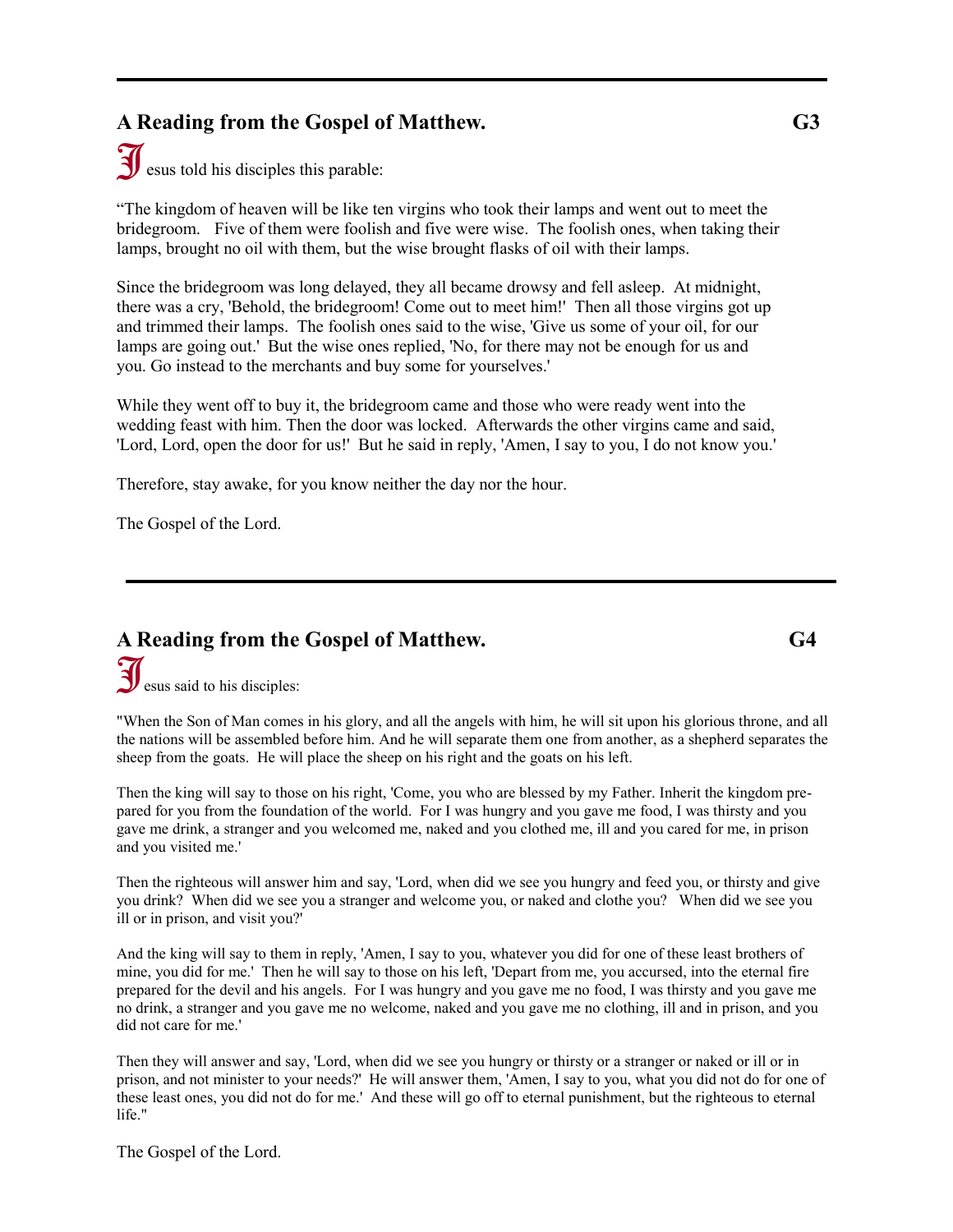#### **A Reading from the Gospel of St. Matthew. G5 Long**

 t noon darkness came over the whole land until three in the afternoon. And at three o'clock AJesus cried out in a loud voice, "Eloi, Eloi, lema sabachthani?" which is translated, "My God, my God, why have you forsaken me?" Some of the bystanders who heard it said, "Look, he is calling Elijah." One of them ran, soaked a sponge with wine, put it on a reed, and gave it to him to drink, saying, "Wait, let us see if Elijah comes to take him down." Jesus gave a loud cry and breathed his last. The veil of the sanctuary was torn in two from top to bottom. When the centurion who stood facing him saw how he breathed his last he said, "Truly this man was the Son of God!"

When the sabbath was over, Mary Magdalene, Mary, the mother of James, and Salome bought spices so that they might go and anoint him. Very early when the sun had risen, on the first day of the week, they came to the tomb. They were saying to one another, "Who will roll back the stone for us from the entrance to the tomb?" When they looked up, they saw that the stone had been rolled back; it was very large. On entering the tomb they saw a young man sitting on the right side, clothed in a white robe, and they were utterly amazed. He said to them, "Do not be amazed! You seek Jesus of Nazareth, the crucified. He has been raised; he is not here. Behold the place where they laid him.

The Gospel of the Lord.

## **A Reading from the Gospel of St. Matthew. G5 Short**

 t noon darkness came over the whole land until three in the afternoon. And at three o'clock A Jesus cried out in a loud voice, "Eloi, Eloi, lema sabachthani?" which is translated, "My God, my God, why have you forsaken me?" Some of the bystanders who heard it said, "Look, he is calling Elijah." One of them ran, soaked a sponge with wine, put it on a reed, and gave it to him to drink, saying, "Wait, let us see if Elijah comes to take him down." Jesus gave a loud cry and breathed his last. The veil of the sanctuary was torn in two from top to bottom. When the centurion who stood facing him saw how he breathed his last he said, "Truly this man was the Son of God!"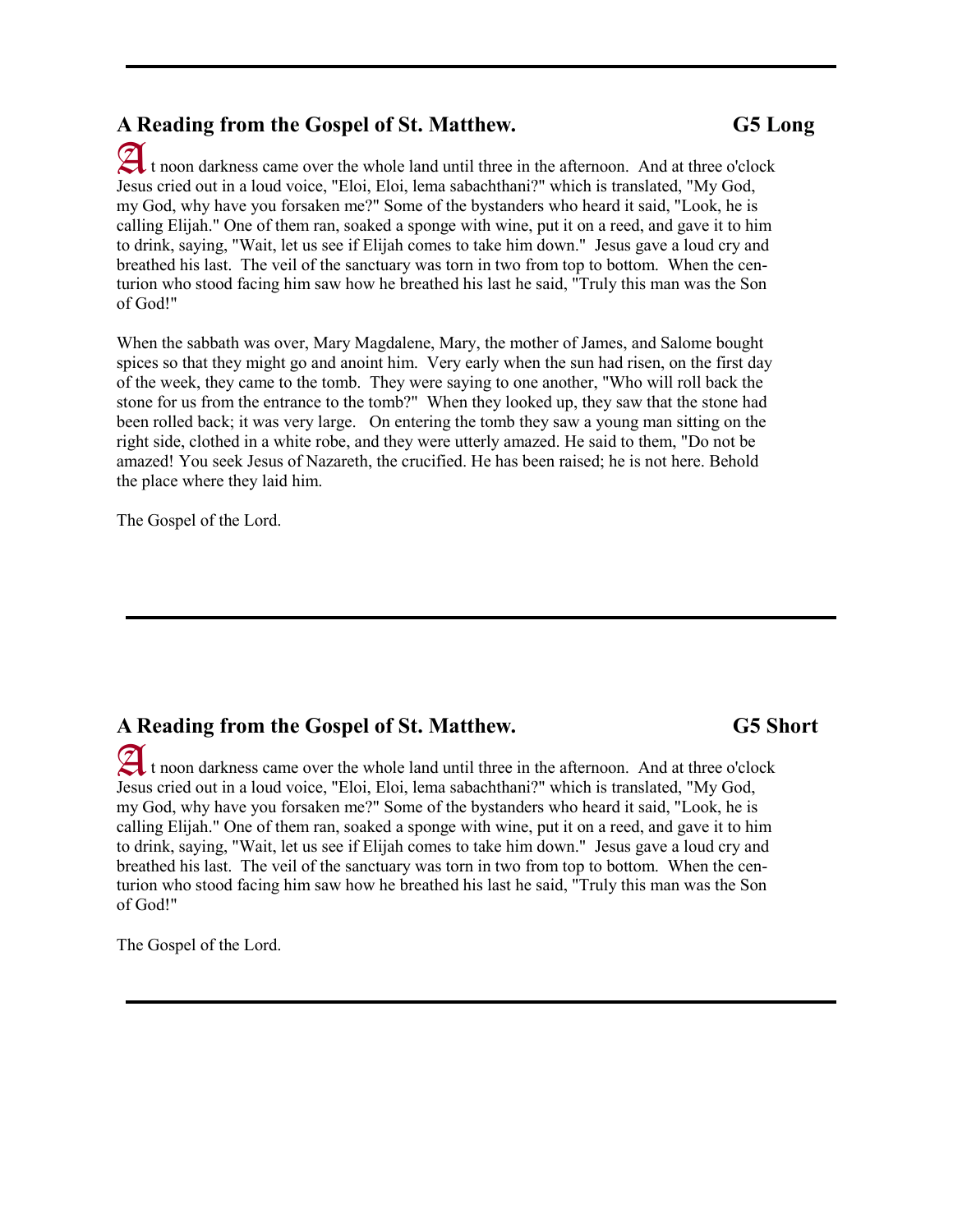## **A Reading from the Gospel of Luke. G6**

 esus journeyed to a city called Nain, and his disciples and a large crowd accompanied him. As he drew near to the gate of the city, a man who had died was being carried out, the only son of his mother, and she was a widow. J

A large crowd from the city was with her. When the Lord saw her, he was moved with pity for her and said to her, "Do not weep." He stepped forward and touched the coffin; at this the bearers halted, and he said, "Young man, I tell you, arise!" The dead man sat up and began to speak, and Jesus gave him to his mother. Fear seized them all, and they glorified God, exclaiming, "A great prophet has arisen in our midst," and "God has visited his people." This report about him spread through the whole of Judea and in all the surrounding region.

The Gospel of the Lord.

#### **A Reading from the Gospel of Luke. G8**

then they came to the place called the Skull, they crucified him and the criminals there, one on his right, the other on his left. Now one of the criminals hanging there reviled Jesus, saying, "Are you not the Messiah? Save yourself and us."

The other, however, rebuking him, said in reply, "Have you no fear of God, for you are subject to the same condemnation? And indeed, we have been condemned justly, for the sentence we received corresponds to our crimes, but this man has done nothing criminal." Then he said, "Jesus, remember me when you come into your kingdom." He replied to him, "Amen, I say to you, today you will be with me in Paradise."

The Gospel of the Lord.

#### **A Reading from the Gospel of Luke. G9**

 $\mathbf{\mathcal{J}}$  t was now about noon and darkness came over the whole land until three in the afternoon because of an eclipse of the sun. Then the veil of the temple was torn down the middle. Jesus cried out in a loud voice, "Father, into your hands I commend my spirit"; and when he had said this he breathed his last. Now there was a virtuous and righteous man named Joseph who, though he was a member of the council. He went to Pilate and asked for the body of Jesus. After he had taken the body down, he wrapped it in a linen cloth and laid him in a rock-hewn tomb in which no one had yet been buried.

But at daybreak on the first day of the week they took the spices they had prepared and went to the tomb. They found the stone rolled away from the tomb; but when they entered, they did not find the body of the Lord Jesus. While they were puzzling over this, behold, two men in dazzling garments appeared to them. They were terrified and bowed their faces to the ground. They said to them, "Why do you seek the living one among the dead? He is not here, but he has been raised.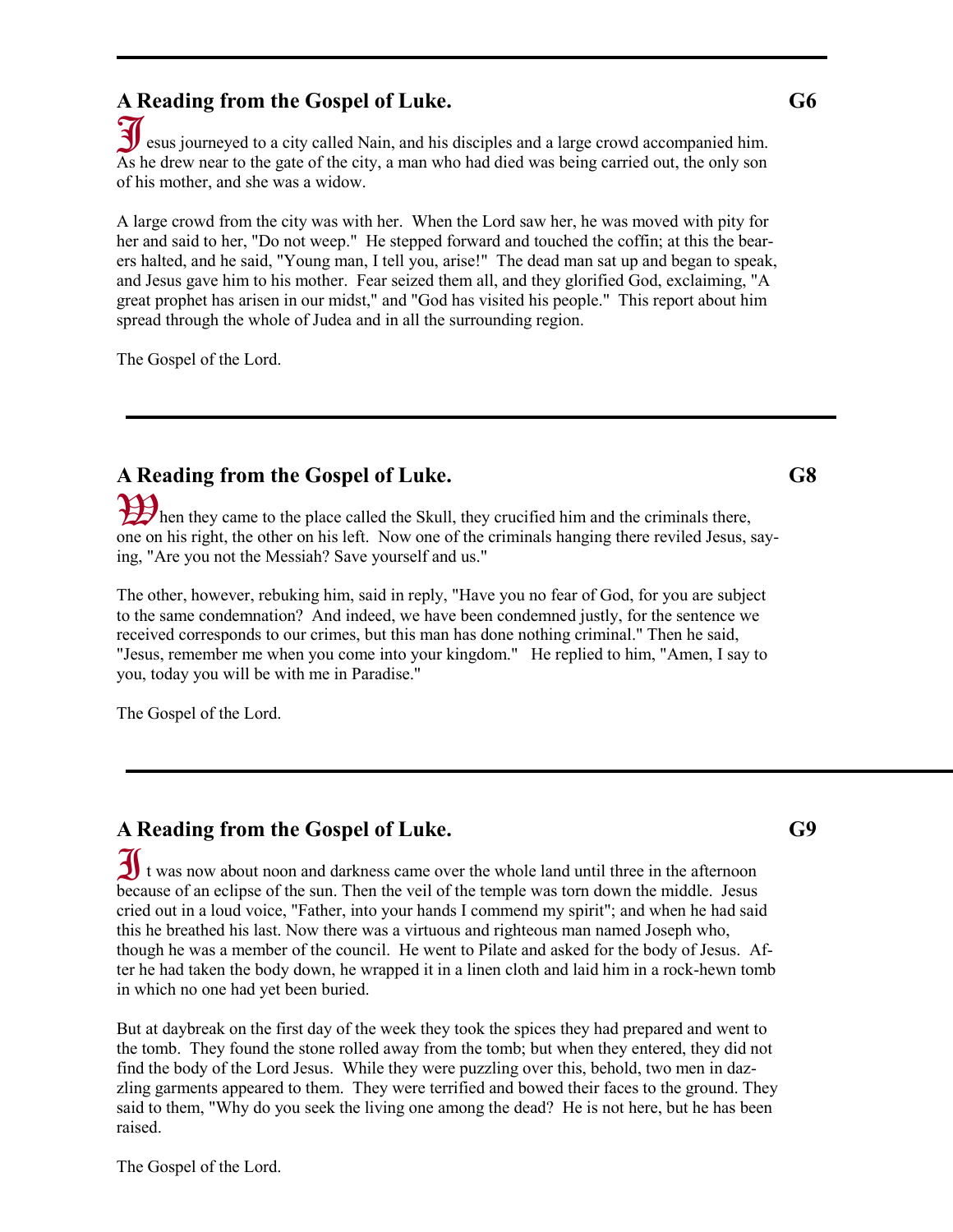#### **A Reading from the Gospel of John. G11**

 men, amen, I say to you, whoever hears my word and believes in the one who sent me has Aeternal life and will not come to condemnation, but has passed from death to life.

Amen, amen, I say to you, the hour is coming and is now here when the dead will hear the voice of the Son of God, and those who hear will live. For just as the Father has life in himself, so also he gave to his Son the possession of life in himself. And he gave him power to exercise judgment, because he is the Son of Man.

Do not be amazed at this, because the hour is coming in which all who are in the tombs will hear his voice and will come out, those who have done good deeds to the resurrection of life, but those who have done wicked deeds to the resurrection of condemnation.

The Gospel of the Lord.

#### **A Reading from the Gospel of John. G12**

 verything that the Father gives me will come to me, and I will not reject anyone who comes E to me, because I came down from heaven not to do my own will but the will of the one who sent me. And this is the will of the one who sent me, that I should not lose anything of what he gave me, but that I should raise it (on) the last day. For this is the will of my Father, that everyone who sees the Son and believes in him may have eternal life, and I shall raise him (on) the last day."

The Gospel of the Lord.

# **A Reading from the Gospel of John. G14**

Hen Jesus arrived, he found that Lazarus had already been in the tomb for four days. Now Bethany was near Jerusalem, only about two miles  $\frac{5}{2}$  $\frac{5}{2}$  $\frac{5}{2}$  away. And many of the Jews had come to Martha and Mary to comfort them about their brother. When Martha heard that Jesus was coming, she went to meet him; but Mary sat at home. Martha said to Jesus, "Lord, if you had been here, my brother would not have died. (But) even now I know that whatever you ask of God, God will give you."

Jesus said to her, "Your brother will rise." Martha said to him, "I know he will rise, in the resurrection on the last day." Jesus told her, "I am the resurrection and the life; whoever believes in me, even if he dies, will live, and everyone who lives and believes in me will never die. Do you believe this?" She said to him, "Yes, Lord. I have come to believe that you are the Messiah, the Son of God, the one who is coming into the world."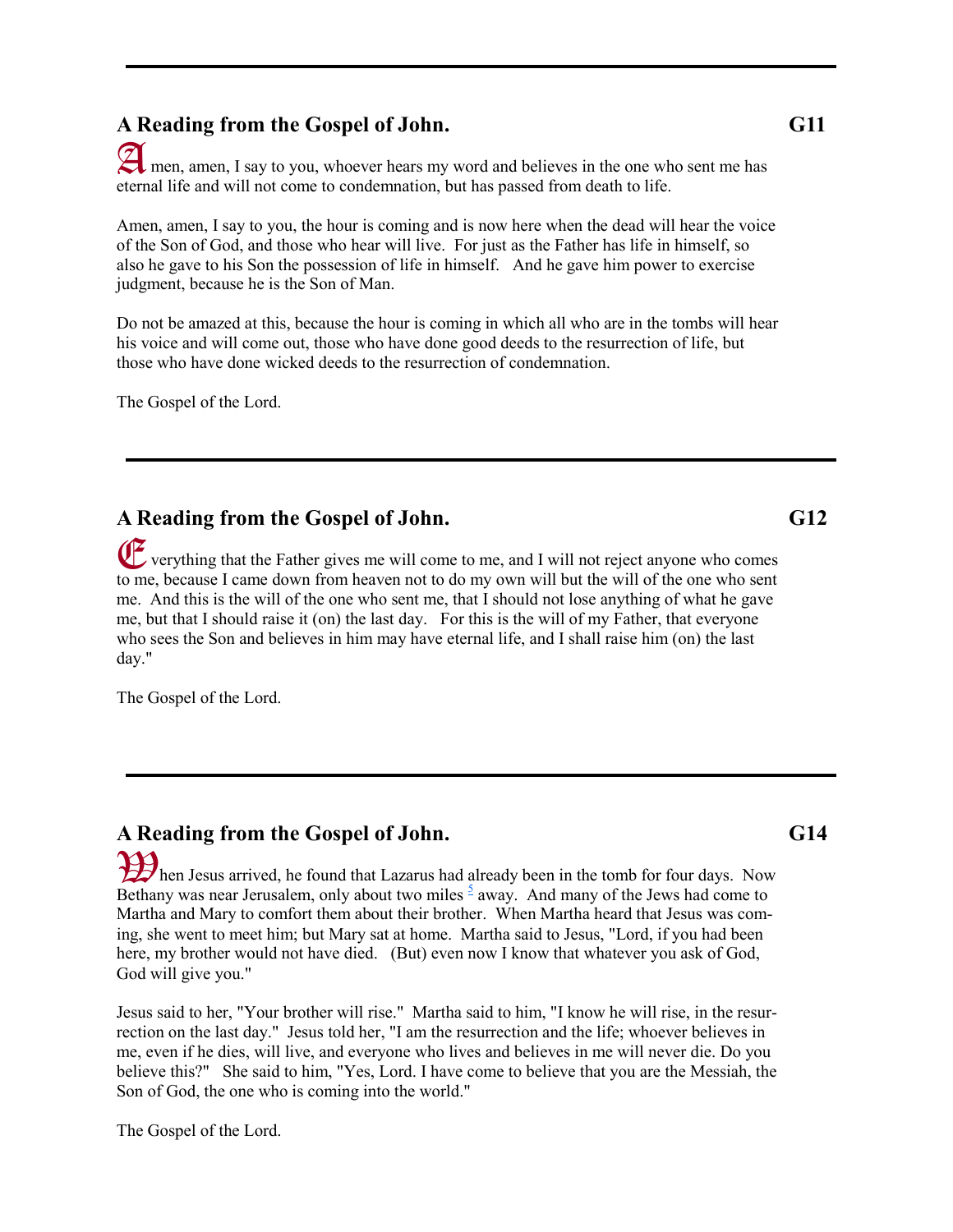# **A Reading from the Gospel of John. G 15**

hen Mary came to where Jesus was and saw him, she fell at his feet and said to him, "Lord, if you had been here, my brother would not have died." When Jesus saw her weeping and the Jews who had come with her weeping, he became perturbed and deeply troubled, and said, "Where have you laid him?" They said to him, "Sir, come and see." And Jesus wept. So the Jews said, "See how he loved him." But some of them said, "Could not the one who opened the eyes of the blind man have done something so that this man would not have died?"

So Jesus, perturbed again, came to the tomb. It was a cave, and a stone lay across it. Jesus said, "Take away the stone." Martha, the dead man's sister, said to him, "Lord, by now there will be a stench; he has been dead for four days." Jesus said to her, "Did I not tell you that if you believe you will see the glory of God?" So they took away the stone. And Jesus raised his eyes and said, "Father, 8 I thank you for hearing me. I know that you always hear me; but because of the crowd here I have said this, that they may believe that you sent me." And when he had said this, he cried out in a loud voice, 9 "Lazarus, come out!" The dead man came out, tied hand and foot with burial bands, and his face was wrapped in a cloth. So Jesus said to them, "Untie him and let him go."

Now many of the Jews who had come to Mary and seen what he had done began to believe in him.

The Gospel of the Lord.

.

#### **A Reading from the Gospel of John. G16 Short**

J esus answered them, "The hour has come for the Son of Man to be glorified.

Amen, amen, I say to you, unless a grain of wheat falls to the ground and dies, it remains just a grain of wheat; but if it dies, it produces much fruit.

Whoever loves his life loses it, and whoever hates his life in this world will preserve it for eternal life.

Whoever serves me must follow me, and where I am, there also will my servant be. The Father will honor whoever serves me.